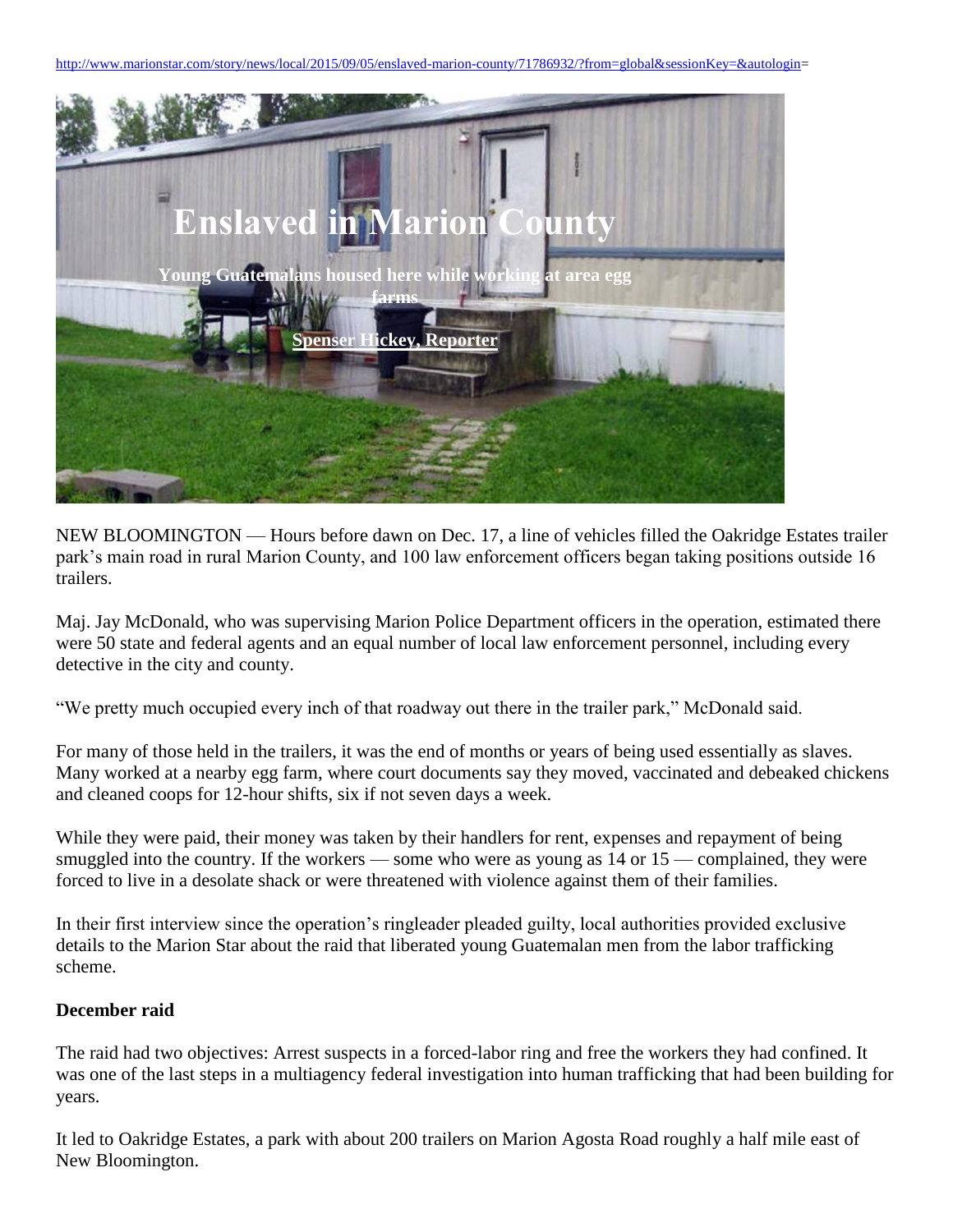About 4:30 a.m., the entry teams identified themselves and yelled, "Search warrant." FBI interpreters repeated the call in Spanish. Then they made entry.

When Marion County Sheriff's Office Lt. Christy Utley went into a two-bedroom trailer, there were seven people living there.

"I've seen worse," Utley said. "For the most part, they weren't filthy, dirty houses. There were roaches in there. It wasn't cluttered."

At the back of the park, Marion police Lt. Chris Adkins entered a trailer and found a mix of children and adults inside, although he couldn't say exactly how many.

Court records said at least one trailer had "no bed, no heat, no hot water, no working toilets and vermin."

The trailer's condition didn't appear to be caused by neglect, either — a worker who complained was moved into that trailer and told to work so his father wouldn't be killed. That was just one of several threats of violence the workers received.

Other trailers searched were in normal condition, Adkins said.

The raid took minutes, and then local law enforcement officials stood guard outside while federal agents collected evidence.



Castillo-Serrano (Photo: Submitted photo)

An estimated 45 people were taken from the trailers and considered victims, while at least six people would be indicted in federal court. Four, including leader Aroldo Castillo-Serrano, have already pleaded guilty.

Sheriff Tim Bailey said he wasn't surprised by the investigation, as there had been a number of migrant workers in Marion County who had entered the U.S. illegally, at least before the recession.

"(Human trafficking and forced labor) is something we watch for, but it's something difficult to detect because people forced into labor aren't really readily willing to ... cooperate, tell us and give information," Bailey said.

Travis and Sharon Jones, two Colorado residents who bought the trailer park in 2014, could not be reached for comment.

# **The black ledger**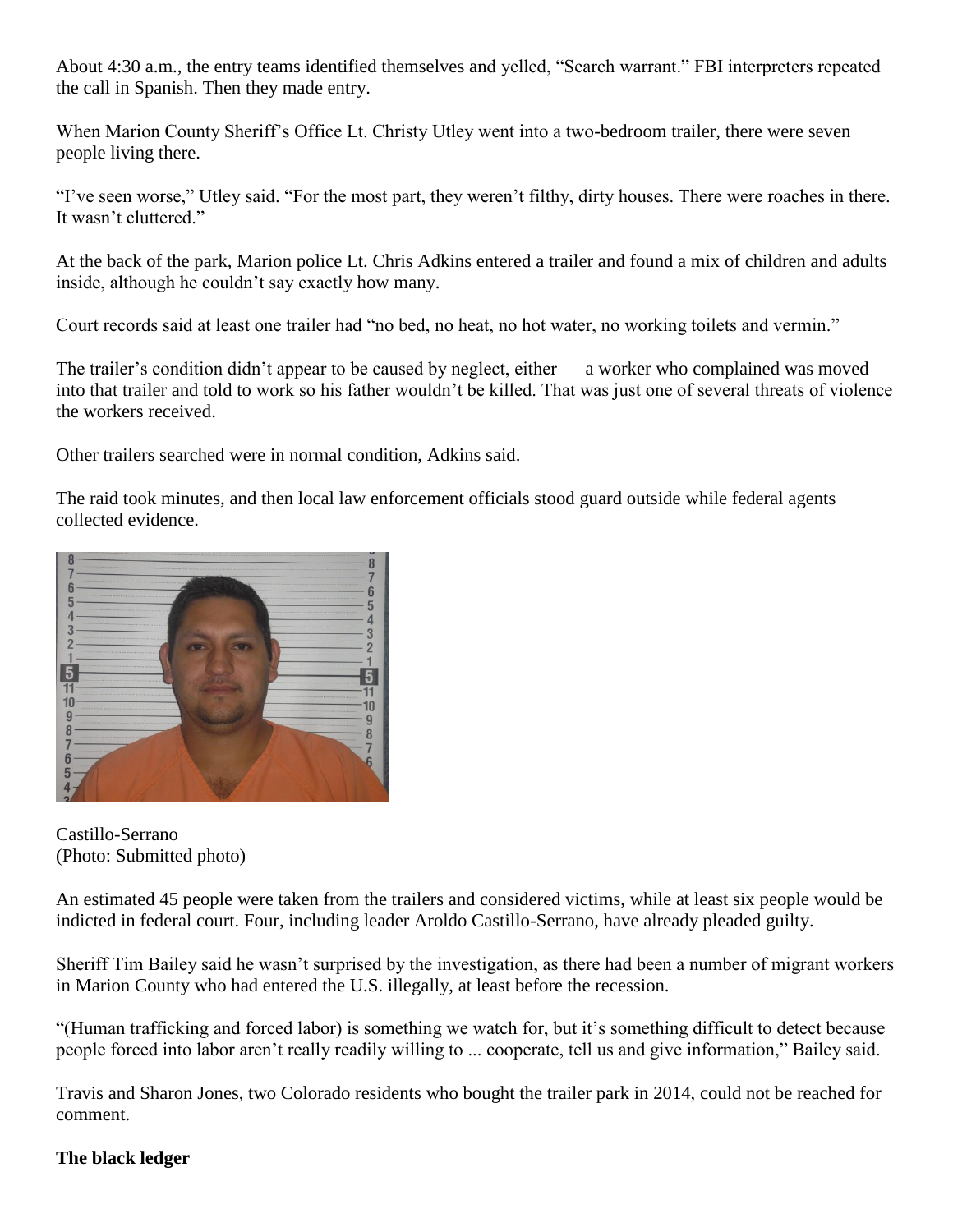On Jan. 28, 2013, U.S. Immigration and Customs Enforcement agents interviewed two Guatemalan migrants who said they'd been brought to the U.S. two years earlier without legal authorization.

One of the men said he was forced to work off the debt incurred when he was smuggled into the country. He said once he was in the U.S., he worked at a Marseilles egg farm and had to live in a trailer owned by Castillo-Serrano.

Each week, he turned over a \$500 paycheck so Castillo-Serrano could take \$170 for rent and \$200 for utilities and food, plus a portion to pay his debt.

When it was over, he was left with \$20 a week to keep for himself.

The man told the agents that Castillo-Serrano kept a ledger of records for all his workers to ensure they were paying him.

"(He) described the book as having a black cover and that it has a picture of A.C. (Castillo-Serrano) on the front cover," wrote FBI Special Agent Derek Kleinmann in a criminal complaint.

The other man interviewed by ICE said he'd been brought to the U.S. at the same time, and his family surrendered a land deed to their farm to ensure passage. Upon reaching Marion, he was forced to pay \$230 in rent to live in a trailer with several others, and he worked to pay off his \$15,000 debt.

Court records provide details about some aspects of the operation and a few victim statements, although not all elements of the conspiracy and resulting investigation have been released.

When the federal immigration agents interviewed the pair of laborers in January 2013, court records suggest many of the eventual victims of the alleged labor trafficking — or at least the ones described in the court records — had yet to be recruited.

Castillo-Serrano left for Guatemala in March 2013, turning operations over to Ana Angelica Pedro Juan and other associates assisting in paycheck collection and transportation, according to court records.

The workers were traveling to egg farms owned by Trillium Farms, which had a contract with Haba Corporate Services to provide farm labor. Haba in turn contracted with Rabbit Cleaning Services Inc. and Papagos Inc. All three companies were owned by associates of Castillo-Serrano who have been indicted.

Trillium Farms, through an outside spokesperson, said it was unaware that Haba had contracted the labor to migrant workers who were in the U.S. illegally and were being forced to work until federal authorities contacted them before the December 2014 raid. Once notified, officials said, they helped federal agents identify and rescue the workers.

Federal officials declined to comment on Trillium Farms' role in the investigation.

## **The sons of Aldea Yulconop**

Many of the farm workers recruited by Castillo-Serrano came from the village of Aldea Yulconop, in Guatemala's impoverished Huehuetenango department, which is similar to a state or province.

Most had been born at the tail end of, or immediately after, Guatemala's 36-year civil war, and they were lucky to have made it.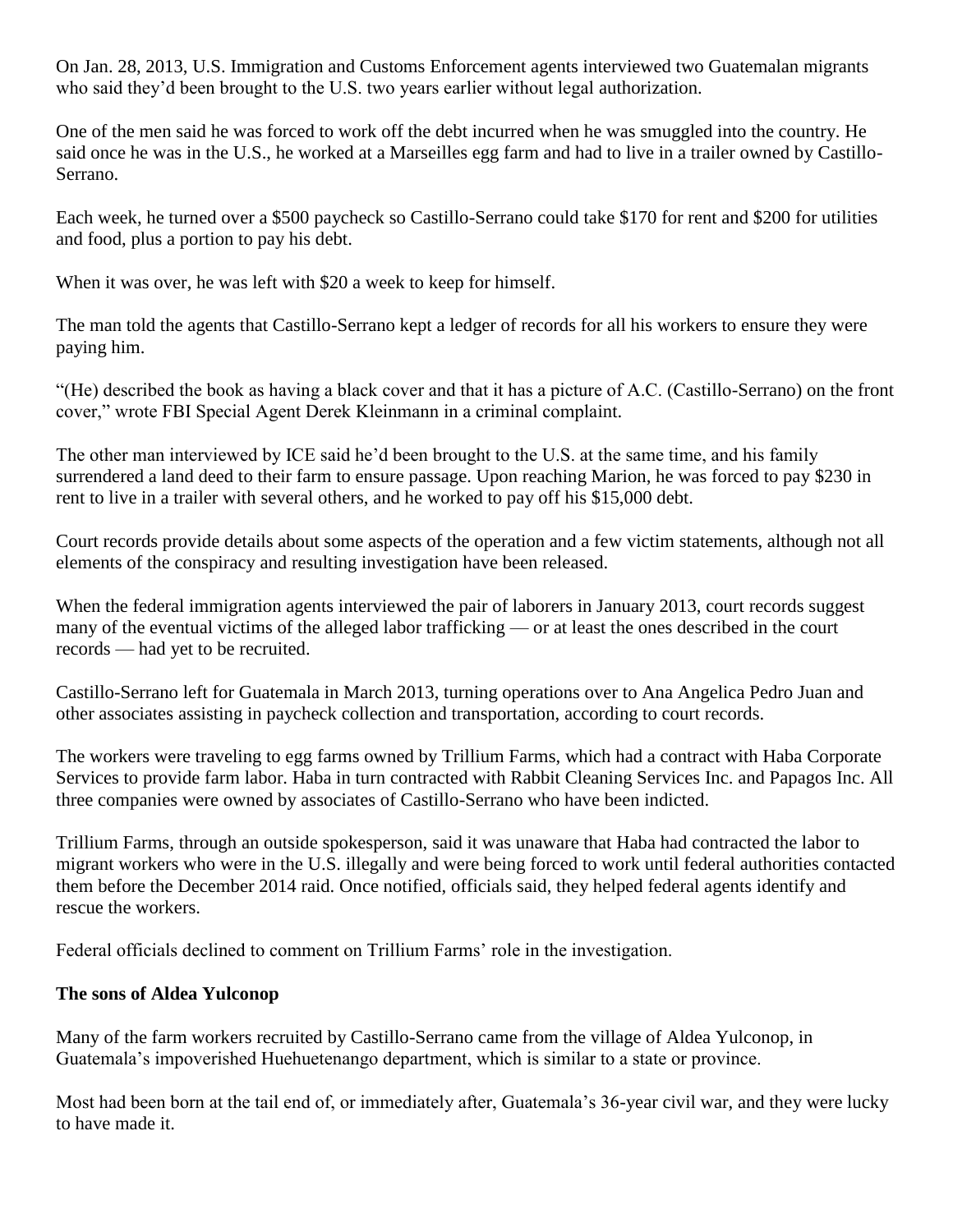Much of the war was fought between the Guatemalan government and guerrilla forces in the northern highlands areas, including Huehuetenango, and at least 200,000 people were killed or forcibly disappeared. After the war's end in 1996, the United Nations classified some of the killings as acts of genocide.

As a nation, Guatemala has since seen high amounts of gang violence and corruption, said Adriana Beltrán, a senior associate specializing in human rights and organized crime in Guatemala for the Washington Office on Latin America, a human rights group.

While Guatemala is a rich country, Beltrán said many communities in Huehuetenango lack electricity and running water or aid from the national government. During the war, the army and paramilitaries killed entire villages and burned the homes to the ground there.

Amid the poverty and desperation, the federal investigation found that Castillo-Serrano amassed substantial power and wealth in the region. In 2014, he began heavily recruiting children to come to the U.S., charging them \$15,000 or more for transportation and taking deeds to their families' farms.

At least seven minors were recruited by Castillo-Serrano from April to June 2014. That came during a massive influx of youth fleeing violence in Guatemala by coming to the U.S. border alone and at great risk.

U.S. Customs and Border Protection records show the number of unaccompanied minors from Guatemala encountered by federal agents doubled each fiscal year from 2011 to 2014, finally reaching 17,057.

Castillo-Serrano regained access to at least four of the teen workers by having an associate represent himself as a family friend to gain custody from the Office of Refugee Resettlement, part of the U.S. Department of Health and Human Services, according to court records. In the fall of 2014, they were then brought to the trailer park, where he forced them to work the same 12-hour shifts as his adult workers.



A car passes by the Oakridge Estates trailer park. (Photo: Matthew Hatcher/The Marion Star)

While Castillo-Serrano was expanding his work force, in the belief that children would be better workers and easier to control — according to his indictment — federal authorities had begun surveillance of his operation.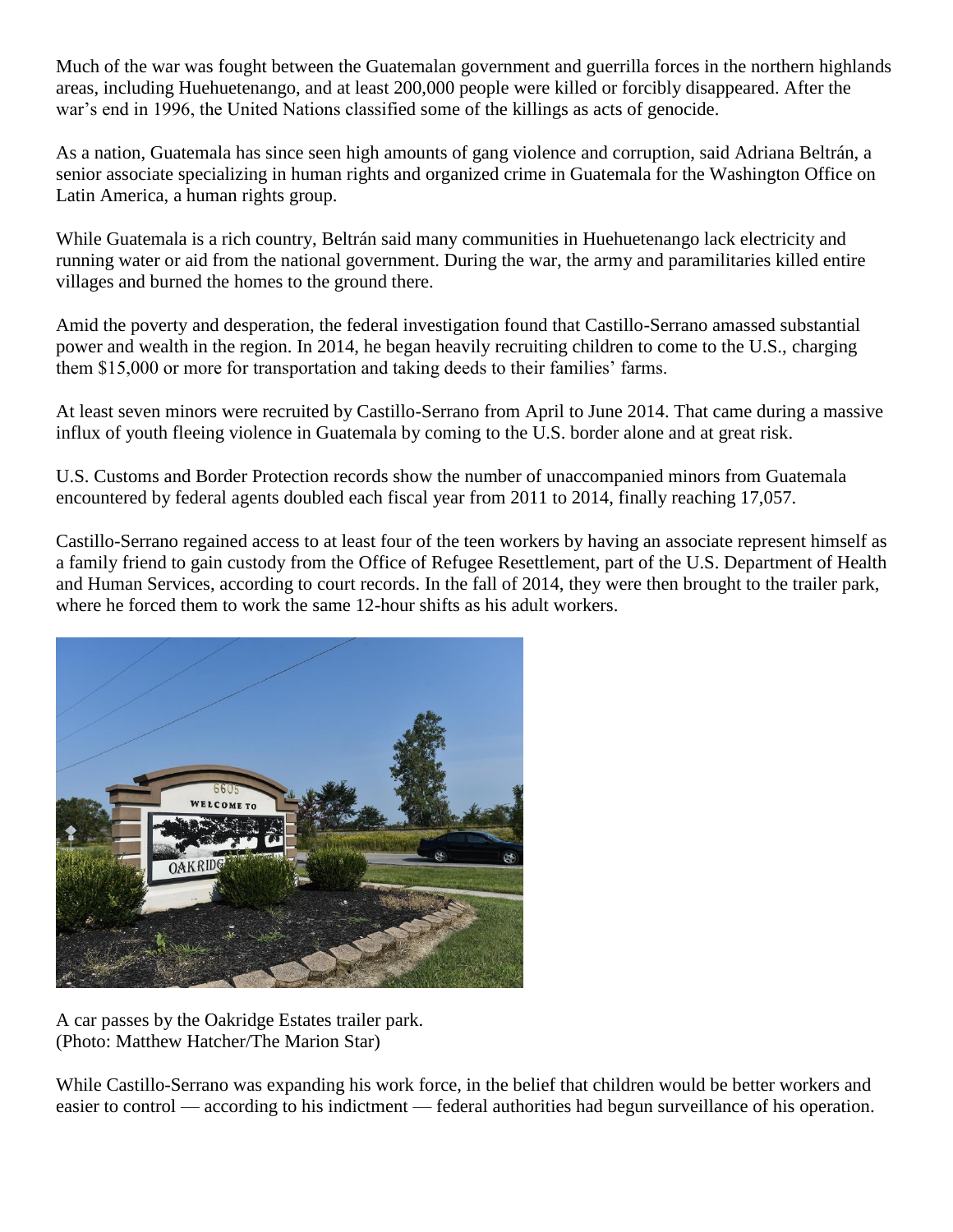Sheriff's office Lt. Christy Utley said that in September or October 2014, investigators began trailing a van used to transport workers to and from the egg farm, noting how many people entered and exited.

Court records provide a limited view of some of this surveillance, specifically a few events in the days before the raid.

On Dec. 4, an FBI agent watched the van as it dropped off at least 10 Hispanic males at Oakridge Estates. Some of the people appeared to be juveniles.

The following morning, the agent trailed a different van picking up workers between 5:14 a.m. and 5:43 a.m., and it dropped them off at an egg farm in Marseilles in Wyandot County.

In less than two weeks, law enforcement officials descended on the trailer park and freed the workers.

## **Indictments returned**

In mid-January, an initial federal indictment was returned against Castillo-Serrano and his associate, Conrado Salgado Soto, on two counts of inducing migrant workers to enter the U.S. illegally for commercial benefit. Salgado Soto also was charged with transporting migrant workers who'd entered the U.S. illegally.

In February, an indictment was returned against driver Bartolo Dominguez, who pleaded guilty June 29. Fellow driver Conrado Ulises Salgado-Borban waived an indictment and immediately pleaded guilty Feb. 26.

Both pleaded guilty to one count of trafficking and harboring aliens.

Jeremy Levy, a Toledo attorney representing Dominguez, said his client was unaware he was breaking the law and was working for Castillo-Serrano and his associates to provide for his family.

"Unfortunately, my client was just a cog in a very large wheel," Levy said this week.

Levy did not comment on statements made by a witness in the court documents that said Dominguez knew the workers were in the U.S. illegally, or whether he knew of the conditions they lived in.

Dominguez will be sentenced in October, while Salgado-Borban was sentenced to time served and deported July 1. A call to his attorney was not returned.

On July 2, a 15-count federal indictment was returned against Castillo-Serrano, Pedro Juan, Salgado Soto and Juan Pablo Duran Jr., a driver with limited other alleged involvement, according to court records. Salgado Soto pleaded guilty Aug. 5, while Castillo-Serrano pleaded guilty Aug. 24. Trials against Pedro Juan and Duran Jr. are ongoing.

Calls to attorneys for the four were not returned.

*Gannett Ohio's Jessie Balmert contributed to this report.*

*shickey@marionstar.com*

*740-244-9940*

*Twitter: @SpenserHickey*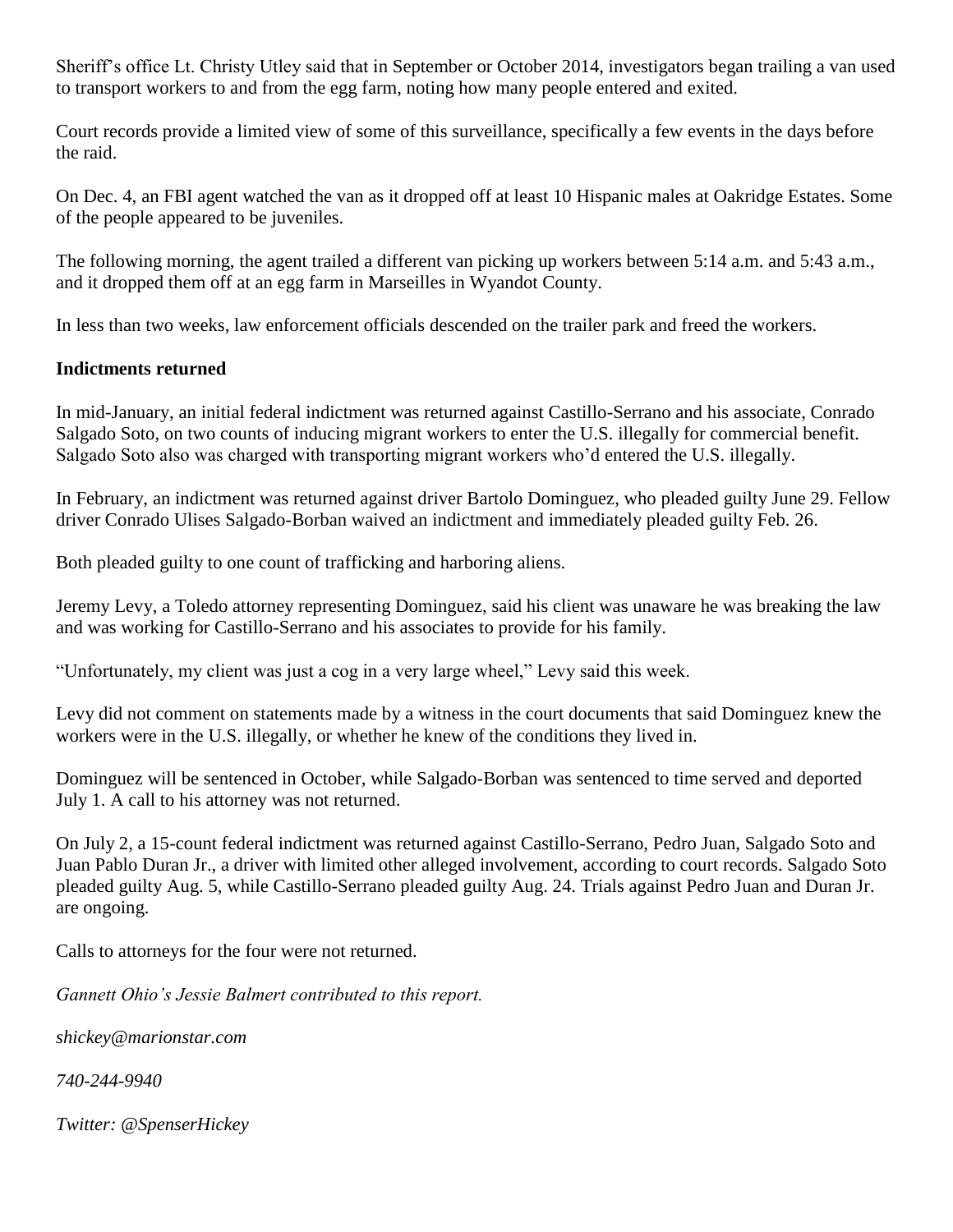

While Oakridge Estates appeared tranquil this past week, it was the scene of a Dec. 17, 2014, federal immigration raid, where law enforcement personnel removed 45 people in connection with labor trafficking at area egg farms.

(Photo: Matthew Hatcher/The Marion Star)

## **Years of labor**

The following is a timeline of the alleged crimes.

**January 2011:** Ringleader Aroldo Rigoberto Castillo-Serrano recruits the first victim identified in court records, a young man in his early 20s from Guatemala. The man's mother offers her land deed as collateral to pay for the \$15,000 charge of smuggling the young man into America, which he repays by working.

**Oct. 20, 2011:** U.S. Immigration and Customs Enforcement's Homeland Security Investigations department first learns that foreign nationals are being smuggled into the U.S. to perform work at an Ohio egg farm.

**March 2013:** Castillo-Serrano returns to Guatemala and Ana Angelica Pedro Juan takes over the Ohio operation, collecting wages from the young men.

**March 2014:** The conspirators decide to target minors, believing they would be easier to sneak into the country, be harder workers and easier to control.

**Summer 2014:** Castillo-Serrano has at least one associate lie to federal officials, saying he was the boys' family friend, on forms needed to stay in the country.

**Fall 2014:** Some of the boys challenge their captors. One complains about conditions in the trailer and is moved to one without heat or running water. Another asks for money for his sick mother but is denied.

**October 6, 2014:** A man tells federal officials his nephew is being forced into manual labor in Marion County. This leads to several interviews and a covert operation, following the boys to work.

**Dec. 17, 2014:** Federal and local law enforcement officials raid the trailers at Oakridge Estates, removing 45 people who are taken to a Wooster hotel.

**July 2, 2015:** Federal officials unseal an indictment accusing Castillo-Serrano, Pedro Juan and others of human trafficking in central Ohio.

*Source: Federal and local court records, FBI press releases*

**Key players**